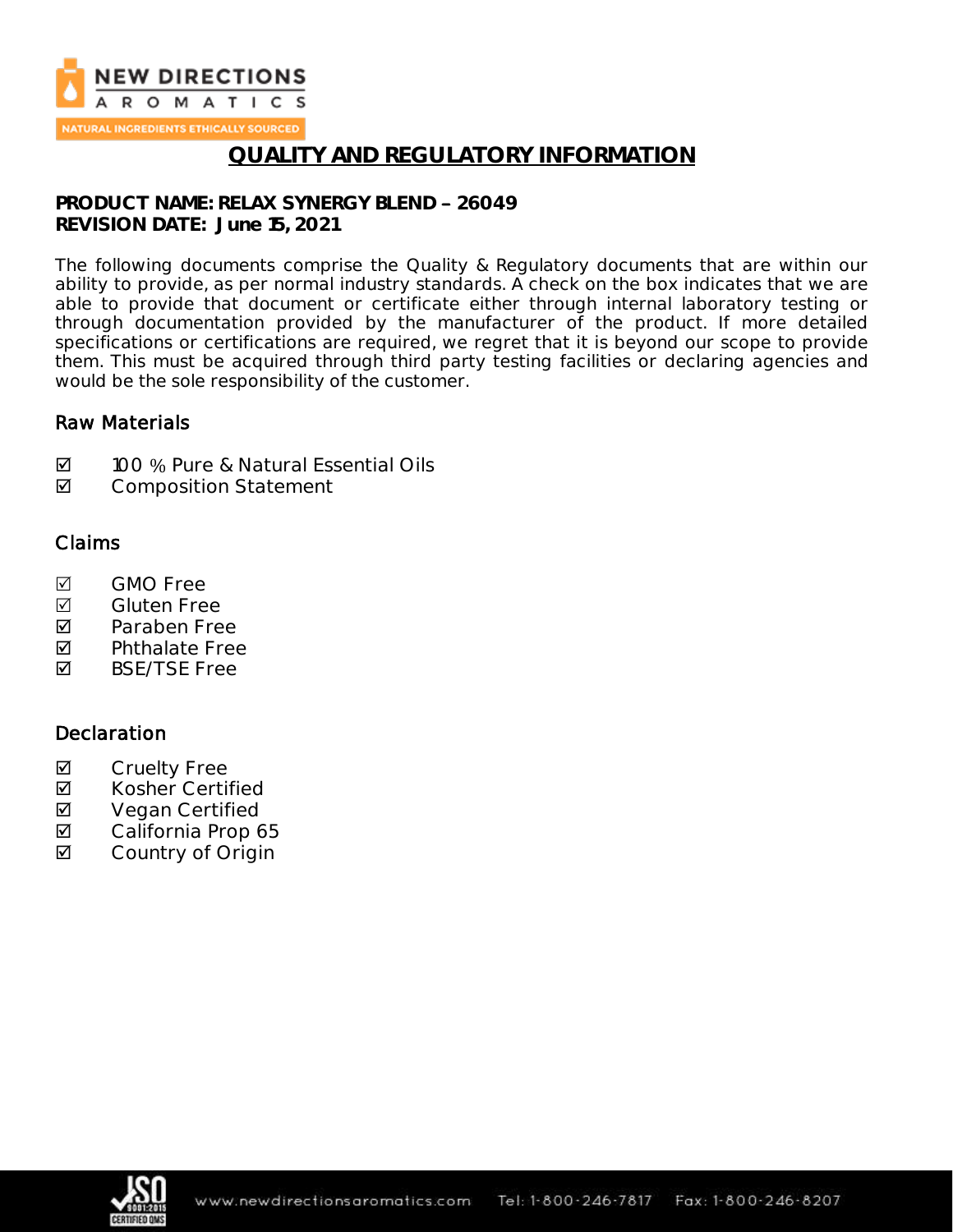

## **STATEMENT**

### **PRODUCT NAME: RELAX SYNERGY BLEND 26049**

We hereby declare that, to the best of our knowledge, this product is composed of 100 % pure and natural and unadulterated essential oils listed below.

| <b>INCI Name</b>                       | Source | CAS#                                      | EC#                 | $\frac{0}{0}$ |
|----------------------------------------|--------|-------------------------------------------|---------------------|---------------|
| Citrus Aurantium Dulcis<br>Peel Oil    | Plant  | 8008-57-9                                 | 232-433-8           | 10 to 30      |
| Citrus Aurantium<br>Bergamia Fruit Oil | Plant  | 89957-91-5                                | 289-612-9           | 10 to 30      |
| Citrus Paradisi Peel Oil               | Plant  | 8016-20-4                                 |                     | 10 to 30      |
| Pogostemon Cablin Leaf<br>Oil          | Plant  | 8014-09-3 /<br>84238-39-1                 | $- / 282 - 493 - 4$ | 10 to 30      |
| Cananga Odorata<br>Flower Oil          | Plant  | 83863-30-3 /<br>8006-81-3 /<br>68606-83-7 | $281 - 092 - 1 / -$ | 3 to 10       |

#### Disclaimer & Caution

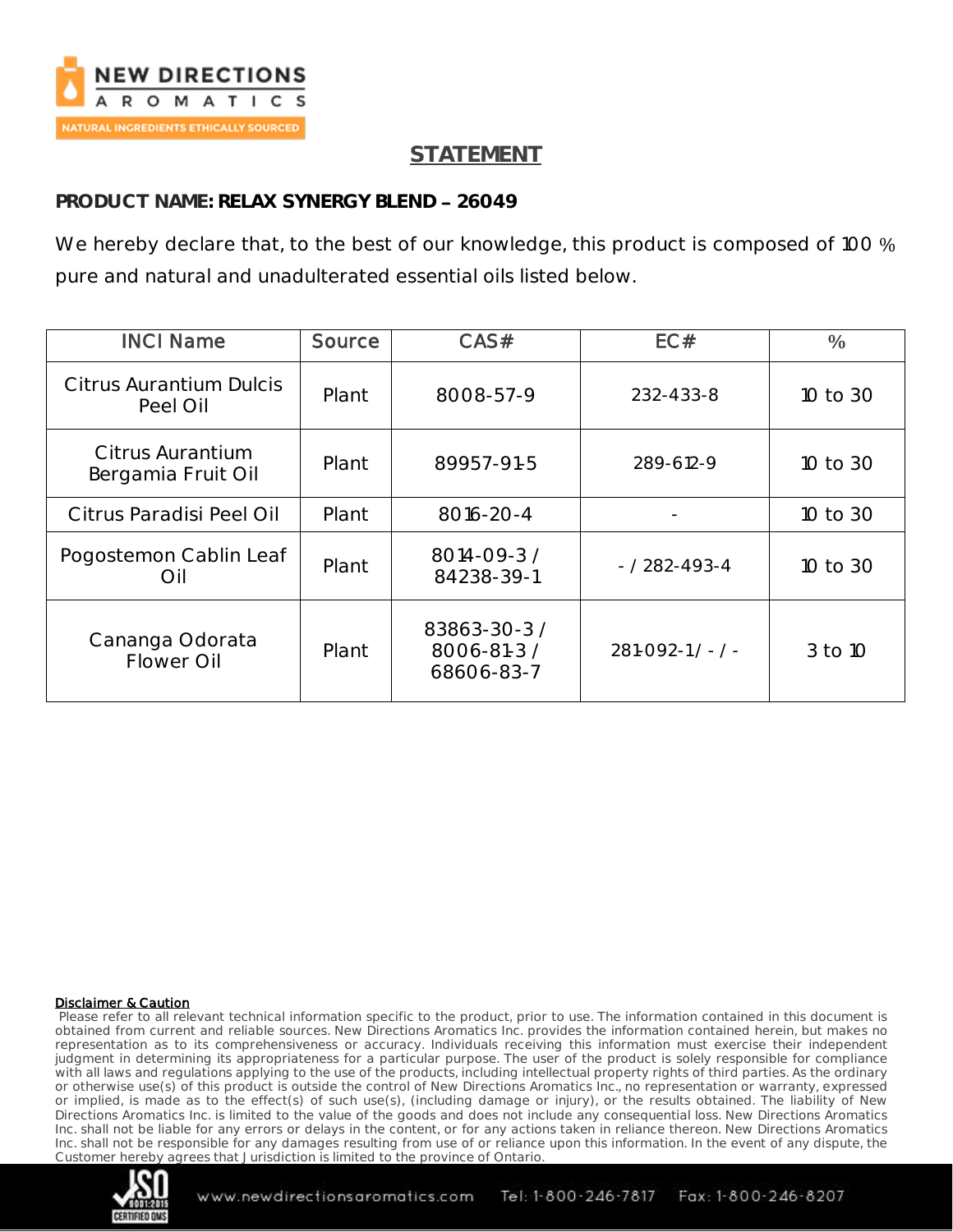

## **BY-PRODUCTS & IMPURITIES STATEMENT**

### PRODUCT NAME: RELAX SYNERGY BLEND - 26049

We hereby declare that, to the best of our knowledge, this product was not produced from nor does it contain any of the following by-products and impurities:

- \* GMO material(s)
- \* Gluten or its derivatives
- \* Parabens
- \* Phthalates
- \* Animal or its derivatives
- \* BSE (Bovine Spongiform Encephalopathy)

#### Disclaimer & Caution

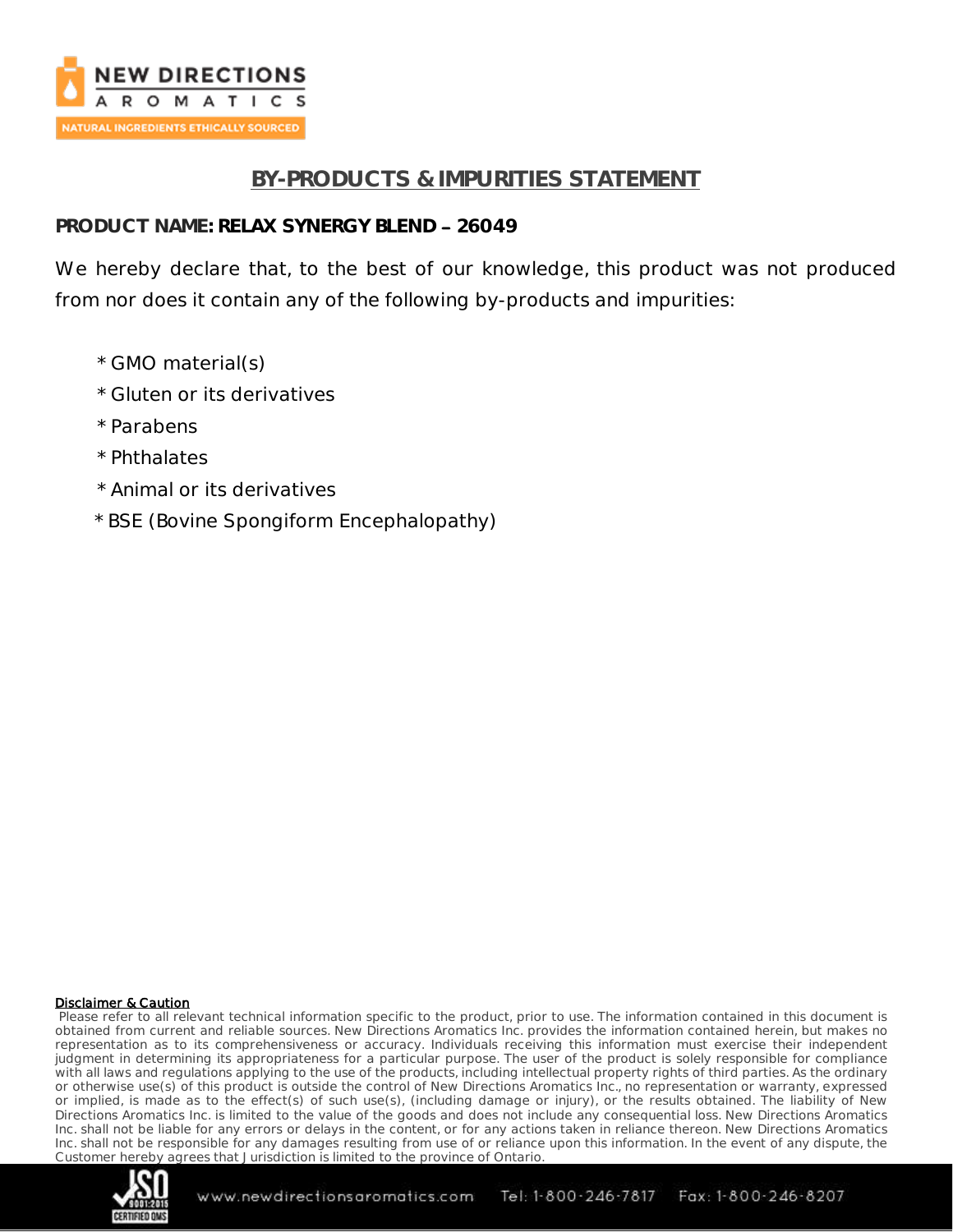

## **CRUELTY-FREE STATEMENT**

### PRODUCT NAME: RELAX SYNERGY BLEND - 26049

We hereby declare that, to the best of our knowledge, this product has not been tested on animals.

#### Disclaimer & Caution

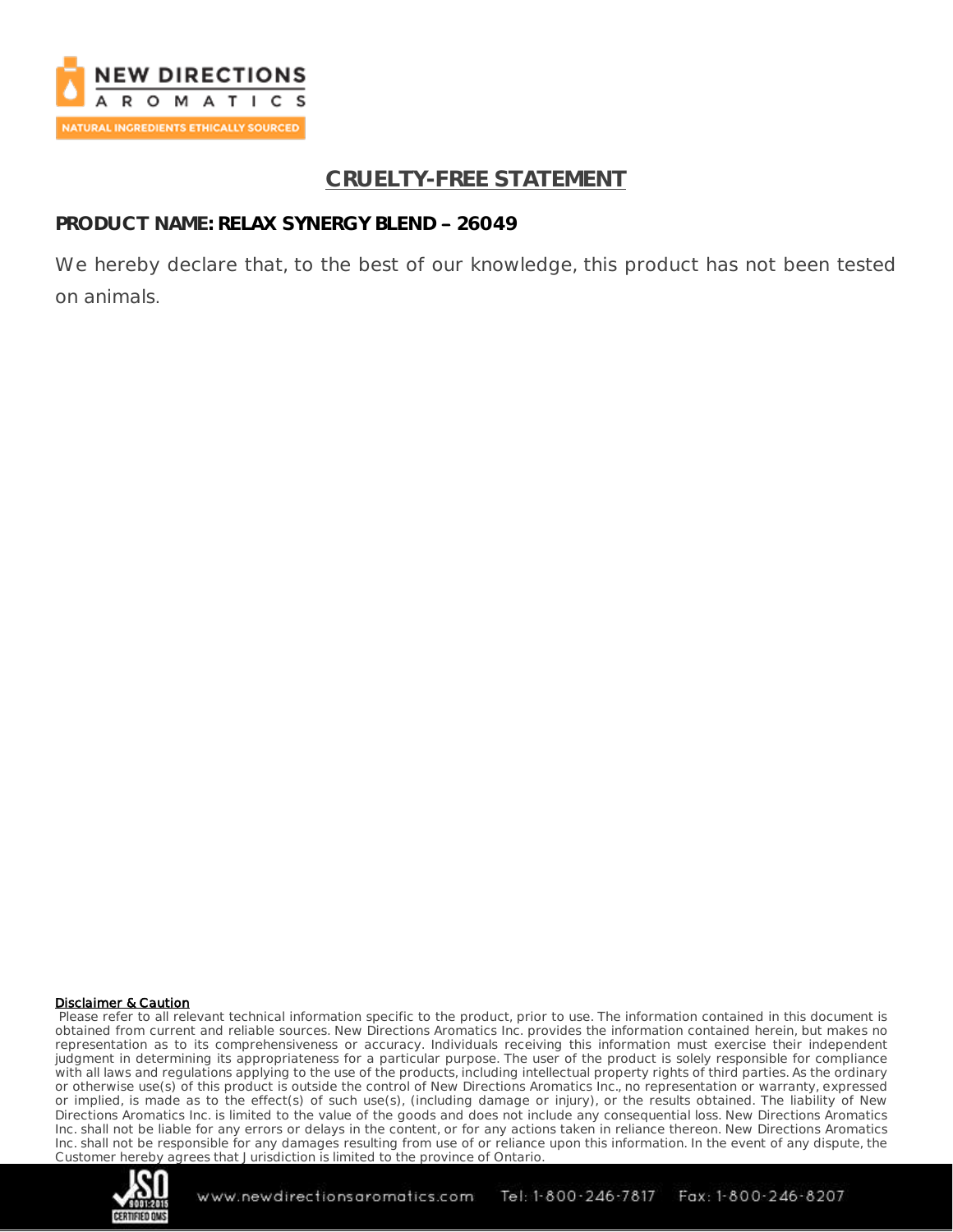

## **KOSHER STATEMENT**

## **PRODUCT NAME: RELAX SYNERGY BLEND 26049**

We hereby confirm that this product has been certified to Kosher standards.

#### Disclaimer & Caution

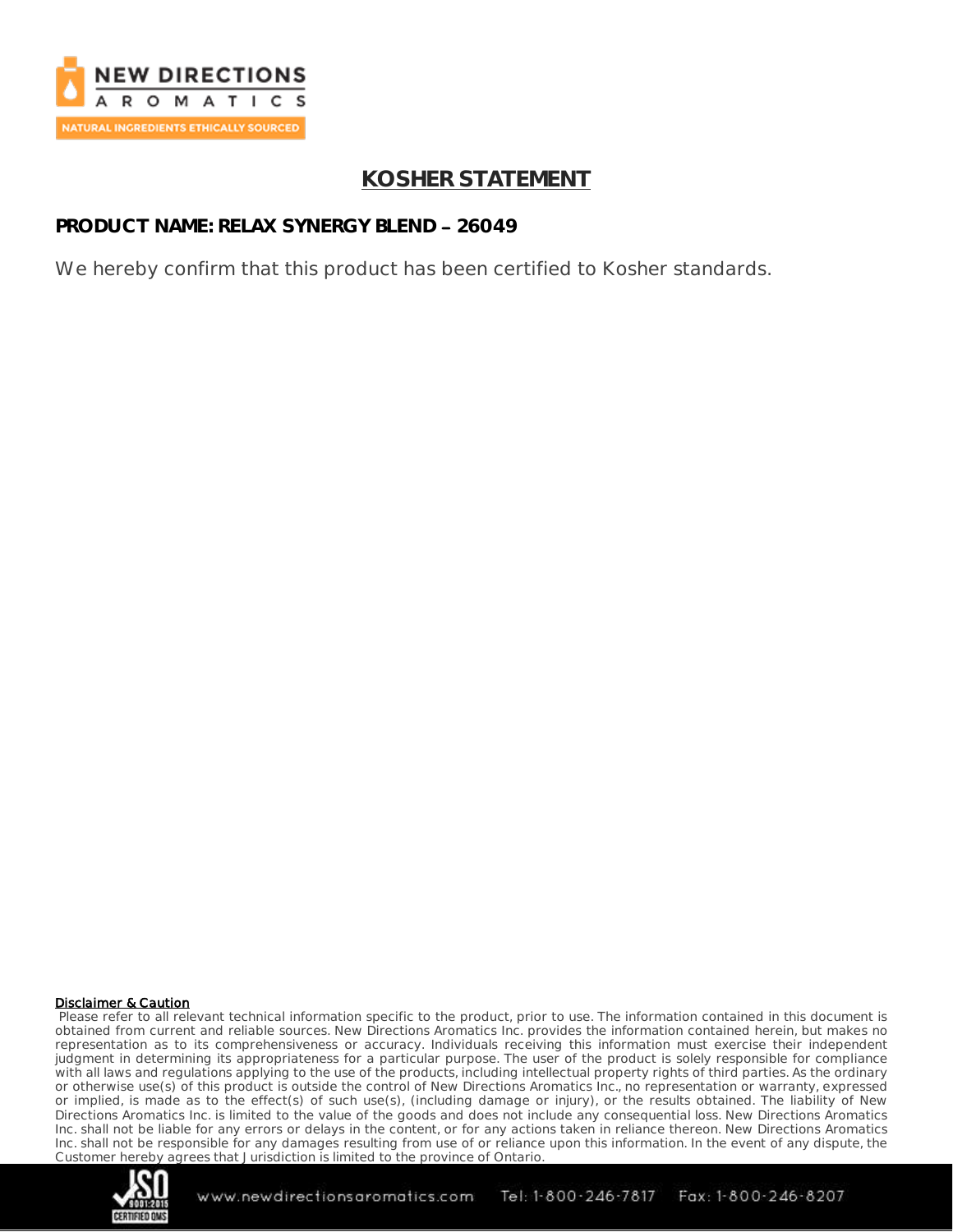

## **VEGAN STATEMENT**

## **PRODUCT NAME: RELAX SYNERGY BLEND 26049**

We hereby confirm that this product has been certified to Vegan standards.

#### Disclaimer & Caution

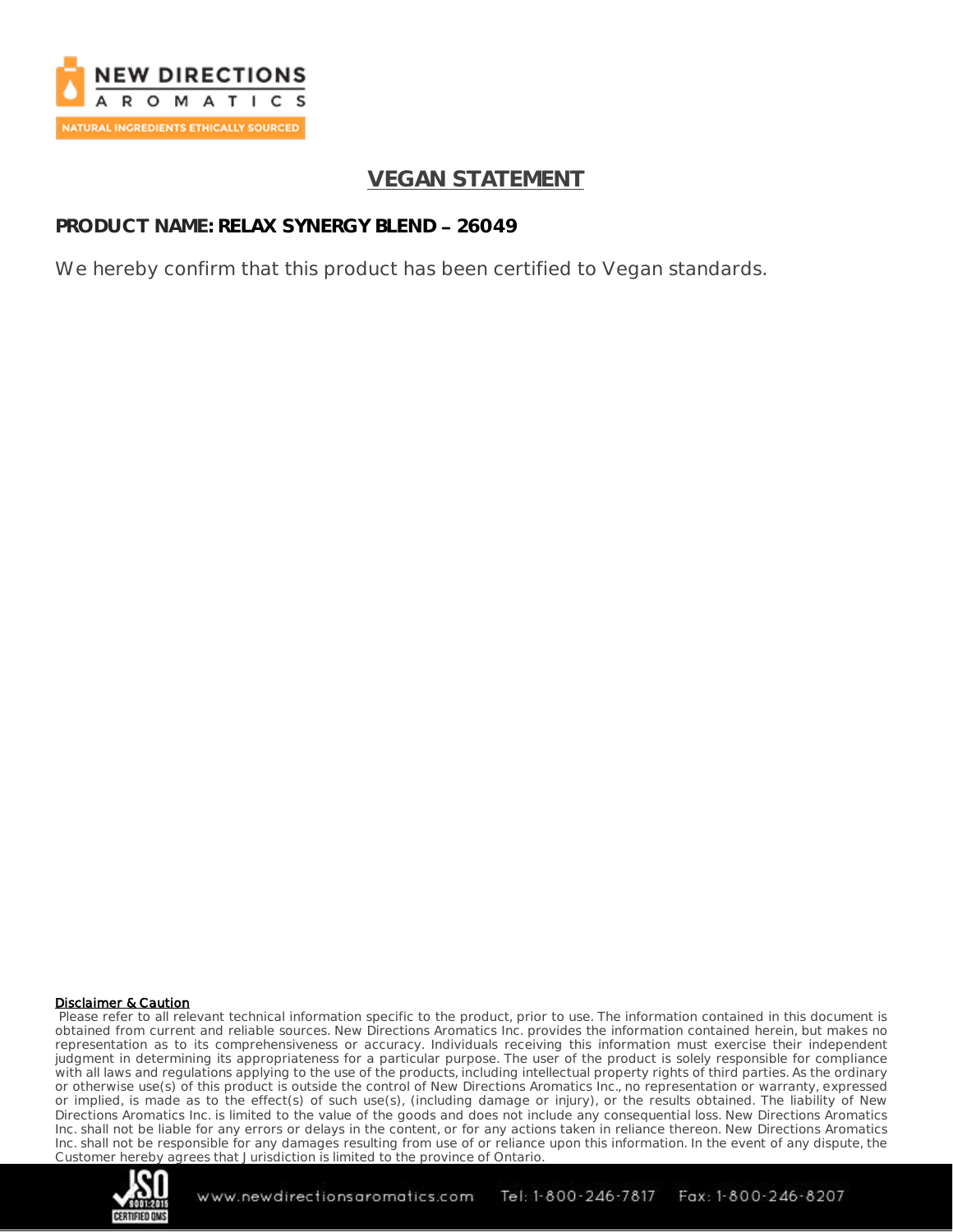

## **CALIFORNIA PROPOSITION 65 STATEMENT**

### **PRODUCT NAME: RELAX SYNERGY BLEND 26049**

# **A** WARNING

- This product can expose you to beta-myrcene, which is known to the State of California to cause cancer.
- This product can expose you to methyleugenol, which is known to the State of California to cause cancer.

For more information go to [www.P65Warnings.ca.gov](http://www.p65warnings.ca.gov/)

#### Disclaimer & Caution